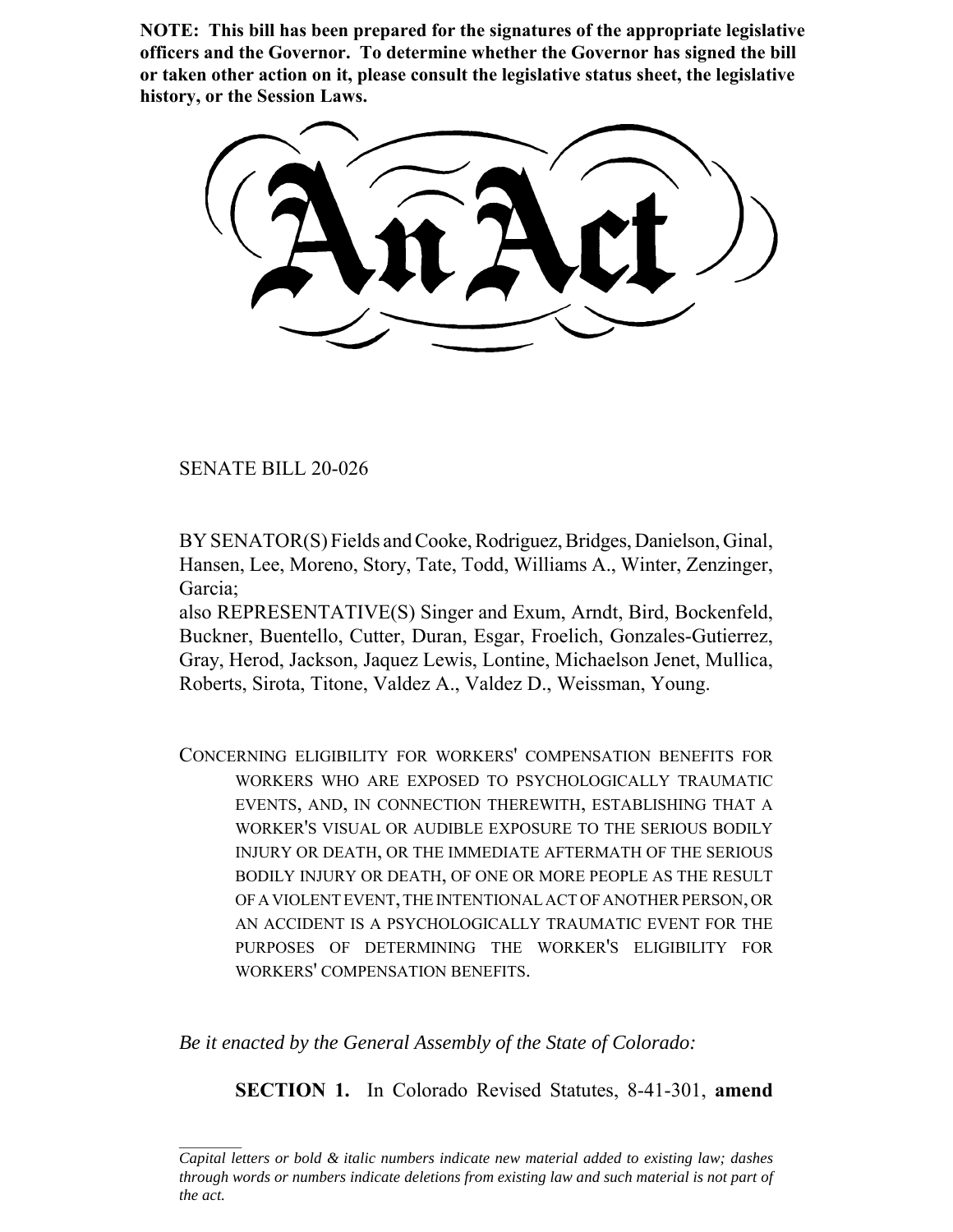$(3)(b)(II)(B)$  and  $(3)(b)(II)(C)$  as follows:

**8-41-301. Conditions of recovery - definitions.** (3) For the purposes of this section:

(b) (II) "Psychologically traumatic event" also includes an event that is within a worker's usual experience only when the worker is diagnosed with post-traumatic stress disorder by a licensed psychiatrist or psychologist after the worker experienced exposure to one or more of the following events:

(B) The worker visually OR AUDIBLY, OR BOTH VISUALLY AND AUDIBLY, witnesses a death, or the immediate aftermath of the death, of one or more people as the result of a violent event; or

(C) The worker repeatedly AND EITHER visually OR AUDIBLY, OR BOTH VISUALLY AND AUDIBLY, witnesses the serious bodily injury, or the immediate aftermath of the serious bodily injury, of one or more people as the result of the intentional act of another person or an accident.

**SECTION 2. Act subject to petition - effective date.** This act takes effect at 12:01 a.m. on the day following the expiration of the ninety-day period after final adjournment of the general assembly (August 5, 2020, if adjournment sine die is on May 6, 2020); except that, if a referendum petition is filed pursuant to section 1 (3) of article V of the state constitution against this act or an item, section, or part of this act within such period, then the act, item, section, or part will not take effect unless